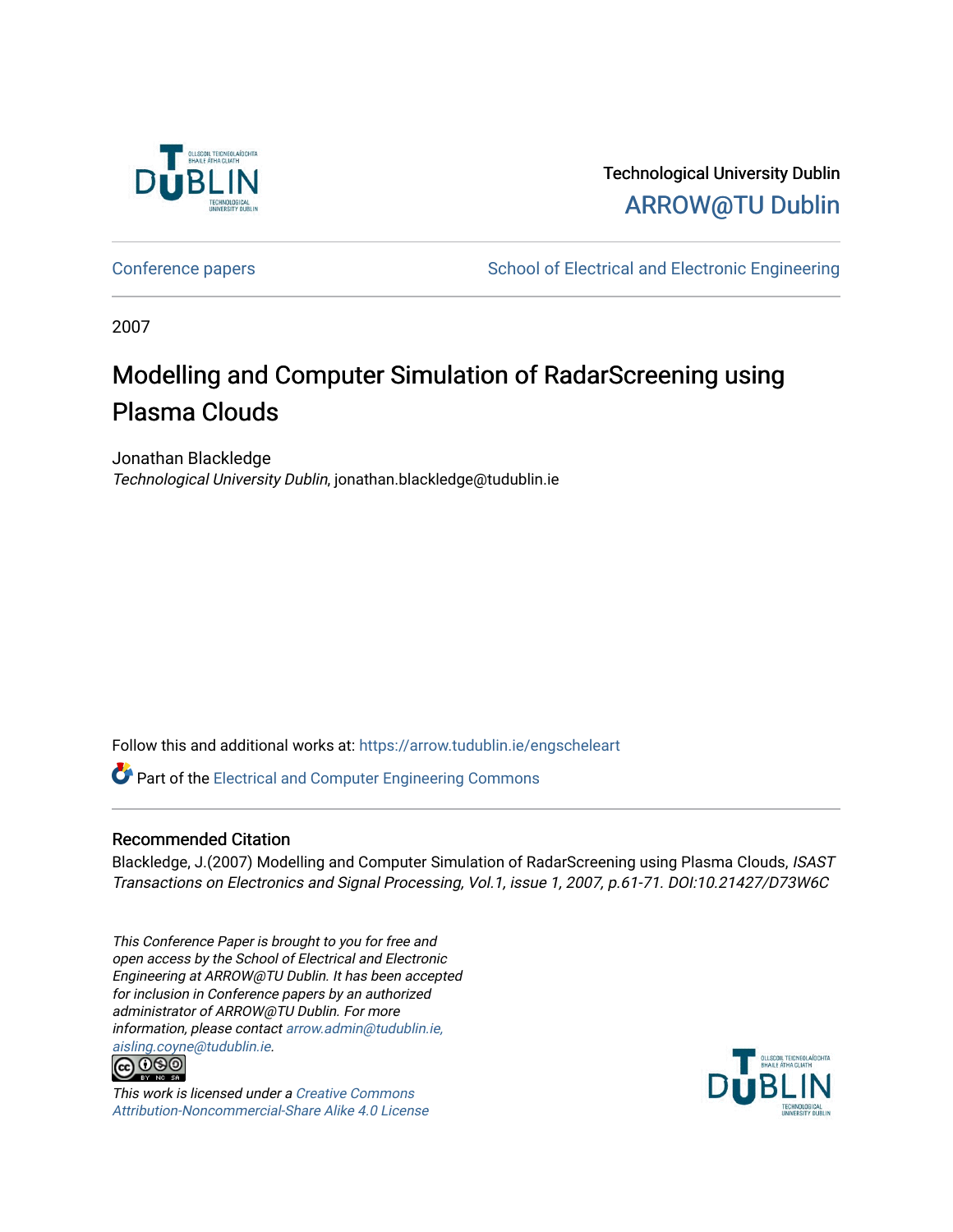# Modelling and Computer Simulation of Radar Screening using Plasma Clouds

Jonathan M Blackledge, Fellow, IET, Fellow, IoP

*Abstract***— Following a brief introduction on the principles of screening an aerospace vehicle using a plasma, we develop models for the Impulse Response Functions (IRFs) associated with microwave (Radar) back-scattering from a strong and weakly ionized plasma screen. In the latter case, it is shown that the strength of the return signal is determined by an IRF that is characterised by the simple negative exponential**  $exp(-\sigma_0 t/\epsilon_0)$ where  $\sigma_0$  is the average conductivity of the plasma,  $\epsilon_0$  is the **permittivity of free space and** t **is the two-way travel time. For a weakly ionized plasma, the conductivity is determined by the number density of electrons. We develop a model for an electron beam induced plasma that includes the effect of cascade ionization and losses due to diffusion and recombination. Qualitative results are then derived for the number density of a plasma screen over a sub-sonic aerospace vehicle and a numerical simulation considered that is based on an iterative approach using a Green's function solution for a stationary and a moving vehicle. An example is provided for an idealised case relating to a subsonic missile such as a 'cruise missile'.**

*Index Terms***— Stealth Technology, Microwave Scattering, Radar, Weak Plasmas, Plasma Density Simulation**

#### I. INTRODUCTION

S INCE its original development in the late 1930s by Britain<br>
and Germany, Radio Detection and Ranging or Radar has and Germany, Radio Detection and Ranging or Radar has been used for many years to detect airborne objects using ground and/or airborne platforms. The use of stealth technology for suppressing the detection of aerospace vehicles by Radar has been the subject of intensive research since the early 1970s following the development of radar guided surface-toair missiles in the 1960s. One of the most notable current examples of the results of this research is the Lockhead-Martin F-117 stealth fighter and later the stealth bomber, first tested successfully under combat conditions in the Gulf war of 1991. Based on ideas first introduced by Denys Overholser in 1974 at Lockhead's advanced engineering laboratories, the technology is based on two principal aspects: (i) design features; (ii) radar absorbing materials and coatings. The geometry of the design is based on trying to minimize those features of an aerospace vehicle that are responsible for reflecting microwave radiation in such a way that the result can fly. Obvious features include embedding the gas turbine engines deep into the structure of the aircraft and introducing facets - diamond shaped flat

Manuscript received June 1, 2007. This work was supported Matra BAE Dynamics, Bristol, England.

Jonathan Blackledge is Professor of Information and Communications Technology, Applied Signal Processing Research Group, Department of Electronic and Electrical Engineering, Loughborough University, England and Professor of Computer Science, Department of Computer Science, University of the Western Cape, Cape Town, Republic of South Africa (e-mail: jon.blackledge@btconnect.com).

surfaces - that reflect the microwave radiation away from the source. However, one of the principal factors for reducing the Radar Cross Section (RCS) is to minimize the profile of the aircraft while maximizing the 'smoothness' of the design. This effect was first noticed when a prototype 'flying wing' was developed in Germany by two Luftwaffe officers - the Horten brothers - and first tested in late 1944. This unique design was many years ahead of its time and was investigated further in the 1950s by the USA (the Northrop flying wing). However, limitations in control systems technology available at that time meant that the design was not practically viable due to an aerodynamic performance that was intrinsically unstable. The flying wing design only became of practical significance after the development of digital control processing (primarily in the 1970s), leading to the realisation of 'fly by wire'.

The problem of designing stealthy aerospace vehicles can be posed as follows: given that the aircraft can be assumed to be a Born scatterer and that [2], [3]

$$
(\nabla^2 + k^2)\mathbf{E}_s(\mathbf{r}, \omega) = -k^2 \gamma(\mathbf{r})\mathbf{E}_i(\mathbf{r}, \omega)
$$

$$
+ikz_0 \sigma \mathbf{E}_i(\mathbf{r}, \omega) - \nabla[\mathbf{E}_i(\mathbf{r}, \omega) \cdot \nabla \ln \epsilon_r(\mathbf{r})]
$$
(1)

where

$$
\gamma(\mathbf{r})=\epsilon_r(\mathbf{r})-1,
$$

find 'flying functions'  $\gamma$  and  $\sigma$  which are of compact support such that  $\mathbf{E}_s = 0$ . Here,  $\mathbf{E}_s$  is the Fourier transform of the time-dependent scattered electric field vector  $e_s$  given by

$$
\mathbf{E}_s(\mathbf{r},\omega) = \int_{-\infty}^{\infty} \mathbf{e}_s(\mathbf{r},t) \exp(i\omega t) dt,
$$

 $\mathbf{E}_i$  is the Fourier transform of the time-dependent incident electric field vector, i.e.

$$
\mathbf{E}_i(\mathbf{r},\omega) = \int_{-\infty}^{\infty} \mathbf{e}_i(\mathbf{r},t) \exp(i\omega t) dt,
$$

 $\epsilon_r$  is the relative permittivity,  $\sigma$  is the conductivity,  $z_0$  is the impedance of free space, r is the three-dimensional spatial vector and  $k = \omega/c_0$  is the wavenumber where  $\omega$  is the angular frequency and  $c_0$  is the speed of light (in a vacuum).

In addition to investigating the RCS for different designs and materials, there is another approach to producing stealthy flying objects using a plasma. The reduction of the RCS of an aerospace vehicle through the generation of a plasma is an effect that has been known about for many years. The phenomenon has an obvious connection with the 'radio silence' phenomenon that occurs during re-entry of a spacecraft. This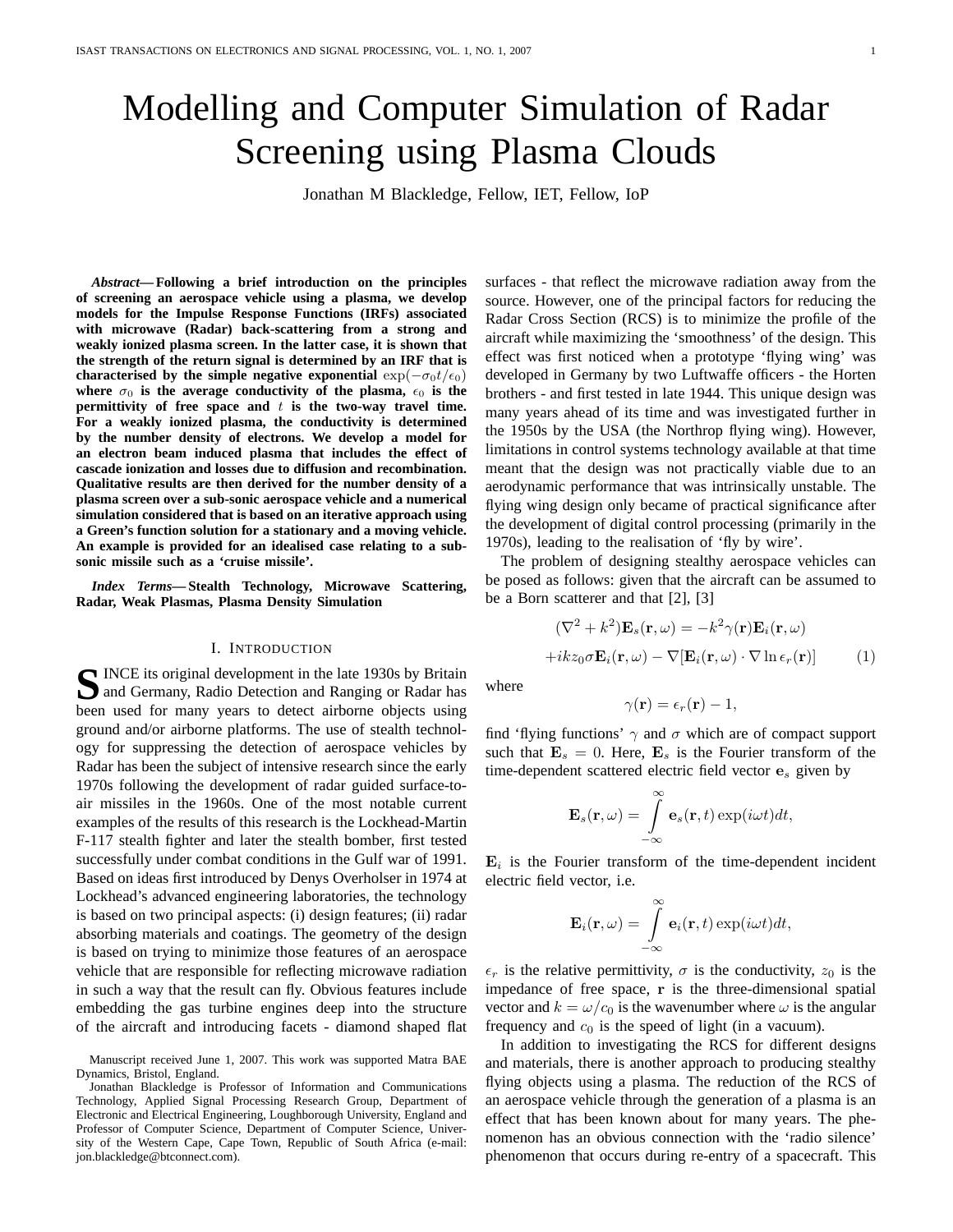occurs when a plasma is formed around the spacecraft due to the 'friction' of the Earth's atmosphere.

A fundamental parameter of any plasma is the 'plasma (angular) frequency'  $\omega_p$  given by

$$
\omega_p = \left(\frac{4\pi n e^2}{m}\right)^{\frac{1}{2}}
$$

where *e* is the charge of an electron (1.6 × 10<sup>-19</sup> C), m is the mass of an electron  $(0.91 \times 10^{-30} \text{ kg})$  and n is the number density of electrons in  $m^{-3}$ . For a plane (transverse) electromagnetic wave incident on a plasma [4]

$$
k = \frac{1}{c_0} \sqrt{\omega^2 - \omega_p^2}.
$$

A cut-off occurs when  $\omega = \omega_p$ , i.e. when there is a critical number density

$$
n_c = \frac{m\omega^2}{4\pi e^2}.
$$

Radio waves can only propagate through a plasma when  $\omega$  >  $\omega_p$ . For a typical laboratory plasma with  $n = 10^{12}$  cm<sup>-3</sup>, a cut-off occurs when

$$
f_p = \frac{\omega_p}{2\pi} \sim 10^4 \sqrt{n} = 10 \text{GHz}
$$

which is in the microwave range. This effect is used as a method of measuring the density of laboratory plasmas.

The idea of screening an aerospace vehicle in a self-induced plasma with an appropriate critical number density is not a practical proposition. However, partial plasma screening of specific features which are good radar point-scatterers is possible, one example being the 'point' on the 'nose-cone' of a missile.

In this paper, we derive a model for radar signals generated by a conductor that is screened by a plasma. We develop an electromagnetic scattering model to investigate the effect that a plasma has on a conventional radar system. Expressions for the Impulse Response Function [5] generated by a scatterer with and without a plasma screen are studied. For a weakly ionized plasma, we derive a result that shows that the screening of the scatterer by the plasma is characterized by a simple negative exponential whose decay rate is determined by the conductivity which in turn, is proportional to the electron number density. A model for the distribution of the electron number density is then considered.

#### II. MICROWAVE SCATTERING MODEL

Our aim is to develop a suitable model for the plasma screening effect by developing some relatively simple analytical results that explain why, under certain conditions, it provides a near-zero RCS. The basic reason for this effect is assumed to be due to the following: (i) a plasma is a (good) conductor and will therefore absorb (and disperse) electromagnetic (microwave) radiation before it is reflected by a scatterer; (ii) the air/plasma boundary is continuous (on the scale of the wavelength) and will therefore not generate a strong reflection compared with that generated by the surface of the scatterer which represents a sharp discontinuity on the scale of a wavelength (of a microwave field).

Let us model the problem using the scalar wave equation (under the Born approximation)

$$
(\nabla^2 + k^2)E_s = -k^2 \gamma(\mathbf{r})E_i + ikz_0 \sigma(\mathbf{r})E_i, \quad \mathbf{r} \in V
$$

where  $V$  is the volume of the scatterer. In order to obtain this equation, we are required to ignore the cross-polarisation term  $\nabla[\mathbf{E}_i \cdot \nabla \ln \epsilon_r]$  in equation (1). A general solution to this equation can now be obtained using the Green's function method which, for homogeneous boundary conditions, gives

$$
E_s = \int g(k^2 \gamma - ikz_0 \sigma) E_i d^3 \mathbf{r}
$$

where  $g$  is the 'out-going' Green's function given by [6]

$$
g(\mathbf{r} \mid \mathbf{r}_0) = \frac{\exp(ik \mid \mathbf{r} - \mathbf{r}_0 \mid)}{4\pi \mid \mathbf{r} - \mathbf{r}_0 \mid}
$$

and the integral is taken over the volume  $V$  of the scatterer. Here,  $\bf{r}$  and  $\bf{r}_0$  are the spatial coordinates of the scatterer and the position at which the scattered field is measured, respectively. The characteristics of the back-scattered field are dependent on  $\epsilon_r$ ,  $\sigma$  and their geometry (i.e. the shape of the scatterer over volume V). Note that, if  $\epsilon_r = 1$  and  $\sigma = 0$ , then the scattered field is zero.

Let us assume that the scatterer is a good conductor, and that  $\epsilon_r = 1$  so that  $\gamma = 0$ . This assumption is consistent with the application of a scalar wave equation since  $\nabla(\mathbf{E}_i \cdot \nabla \ln \epsilon_r) = 0$ with  $\epsilon_r = 1$ . The scattered field is now determined by the conductivity alone. Let us also assume that the incident field is described by the Green's function q instead of a plane wave (the more usual case). This assumption helps to simplify slightly the analysis required in generating a model for the back-scattered field.

If the incident field propagates through a medium whose conductivity is effectively zero (i.e. air) then the solution for the back-scattered field will be given by

$$
E_s = \int ikz_0 \sigma g^2 d^3 \mathbf{r}.
$$

The volume over which scattering is effective will be determined by the skin depth

$$
\delta = \left(\frac{2}{kz_0\sigma}\right)^{\frac{1}{2}}
$$

which, although very small for a good conductor, will be considered to be finite. This allows us to adopt a volume scattering approach instead of one based on surface scattering. The reason for this is that we can then consider the volume scattering effects introduced by a plasma screen. Note that the homogeneous boundary conditions used to produce this Green's function solution yield a surface integral that is zero (i.e.  $E_s$  and  $\nabla E_s$  are considered to be zero on the surface of  $V$ ).

The solution for  $E_s$  in the far field (i.e. when  $r/r_0 \ll 1$ ) is (ignoring numerical scaling factors)

$$
E_s(\mathbf{r_0},k) = \exp(2ikr_0)F
$$

where  $F$  is the reflection coefficient given by

$$
F(\mathbf{r}_0, k) = \int ikz_0 \sigma \exp(-2ik\hat{\mathbf{n}} \cdot \mathbf{r})d^3\mathbf{r}
$$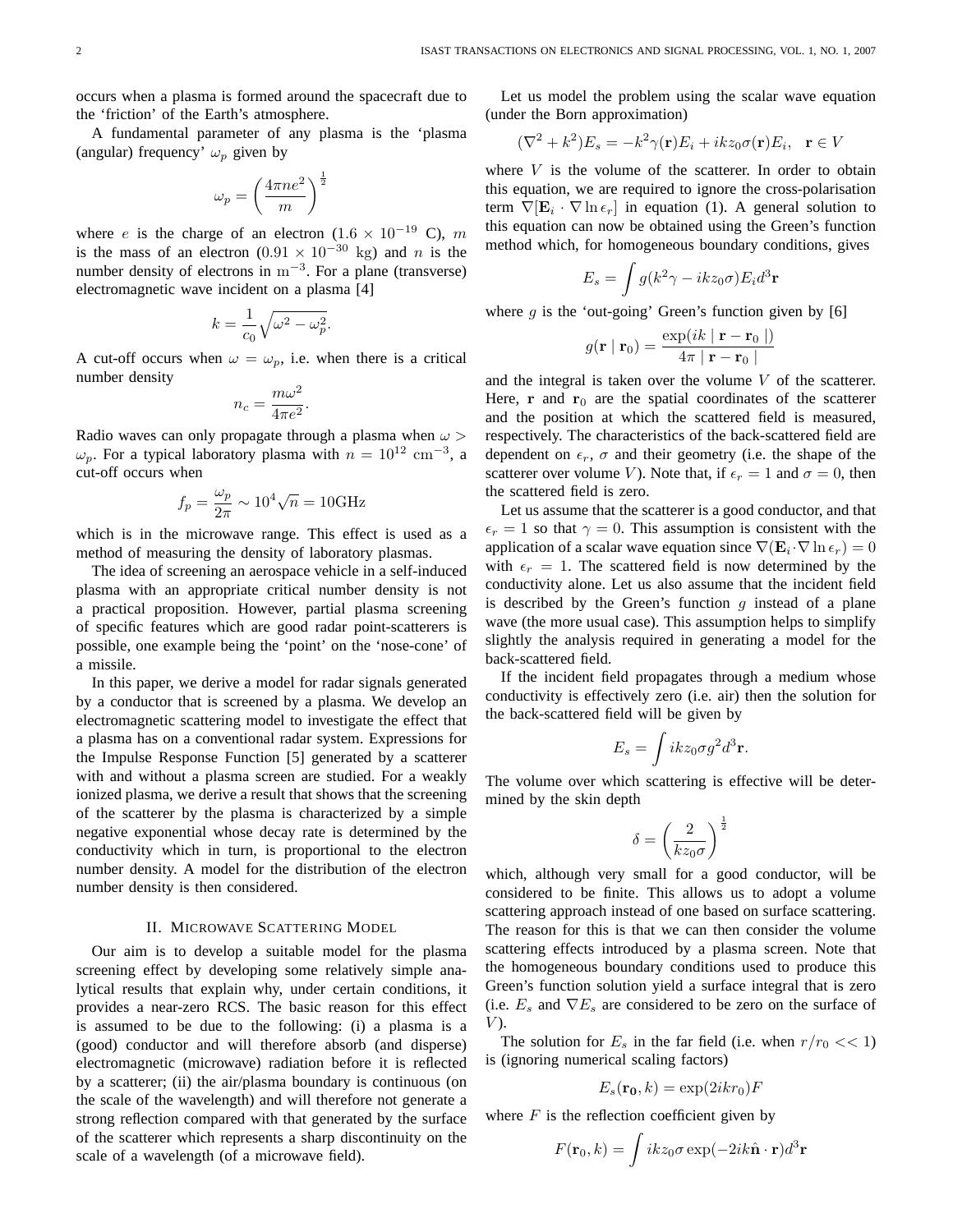and  $\hat{\mathbf{n}} = \mathbf{r}_0/r_0$ . A relatively simple result can now be developed by considering the radar beam to be a narrow pencil-line beam oriented in the  $x$ -direction so that

$$
r_0 \equiv |\mathbf{r}_0| = x_0 \left( 1 + \frac{y_0^2}{x_0^2} + \frac{z_0^2}{x_0^2} \right)^{\frac{1}{2}} \simeq x_0;
$$
  

$$
\frac{y_0}{x_0} << 1, \frac{z_0}{x_0} << 1.
$$

This provides us with a solution for the reflection coefficient of the form

$$
F(x_0, y_0, z_0, k) = \int ikz_0 \Omega \exp(-2ikx) dx
$$

where

$$
= \int \int \sigma(x, y, z) \exp(-2iky_0y/x_0) \exp(-2ikz_0z/x_0) dydz.
$$

 $\Omega(x, x_0, y_0, z_0, k)$ 

If we now consider the case when the back-scattered field is measured at a fixed point  $(x_0, 0, 0)$ , we obtain

$$
F(k) = \int ikz_0 \Omega \exp(-ikx) dx
$$

where

$$
\Omega(x) = \int \int \sigma(x/2, y, z) dy dz.
$$

Note that this result has been obtained by replacing x by  $x/2$ and then ignoring scaling. If we assume that  $\sigma$  is a constant as a function of  $y$  and  $z$ , then

$$
\Omega(x) = A\sigma(x/2)
$$

where A is the area of the scatterer. Here, we see that the backscattered field (i.e. the reflection coefficient) is given by the Fourier transform of  $ikz_0\Omega$ . The time signature associated with the reflection coefficient (i.e. the temporal Impulse Response Function or IRF) can now be obtained by taking the inverse Fourier transform giving

$$
f(t) = -Az_0 \frac{d\sigma}{dt}
$$

where we have ignored scaling and where  $t$  is the 'twoway' travel time (i.e.  $x = 2c_0t$  where  $c_0$  is the speed of an electromagnetic wave in a vacuum). This result illustrates that the strength of the return signal is determined by the following: (i) the area  $A$  of the scatterer that is illuminated by the radar beam; (ii) the gradient in the conductivity (from air to scatterer). Thus, assuming that the conductivity of air is zero, a scatterer, such as an aerospace vehicle composed of Aluminium alloy with a conductivity of approximately  $2.5 \times 10^7$  siemens/metre, represents a huge change in the conductivity across the air/scatterer boundary and so produces a very strong reflection. It is useful to consider a scatterer with unit area, so that  $\Omega = \sigma$  which is assumed from now on.

Let us now consider the case when the scatterer is embedded in a plasma which is taken to be a conductor with average conductivity  $\sigma_0$ . The screen contributes to the volume V over which the scattered field is to be computed and is assumed to have a conductivity profile with no distinct air/plasma boundary. The average conductivity  $\sigma_0$  is taken to be the volume integral of the plasma conductivity profile divided by the volume of the screen over which the incident field is scattered. The effect of this is of course to introduce absorption (and frequency dispersion) of the electric field before it is incident upon the scatterer.

We consider the conductivity profile of the plasma together with the scatterer over volume V to be described by  $\sigma_0$  +  $\sigma(x, y, z)$ . Our wave equation then becomes (for  $\epsilon_r = 1$ )

$$
(\nabla^2 + k^2 - ikz_0 \sigma_0) E_s = ikz_0 \sigma E_i.
$$

We can now repeat the calculation undertaken previously to obtain a far-field solution for the back-scattered field at  $(x_0, 0, 0)$  produced by a narrow incident radar beam in the x-direction. In this case, the reflection coefficient is given by

$$
F(k) = \int ikz_0 \sigma(x) \exp[-2i(k^2 - ikz_0 \sigma_0)^{1/2}x] dx.
$$

Note that an absorption effect has been introduced as a consequence of our model in which the electric field propagates through a plasma with an average conductivity  $\sigma_0$  before incidence with the scatterer.

### *A. Impulse Response Function for a Good Conductive Plasma:*  $k \ll z_0 \sigma_0$

We can simplify the equation for  $F(k)$  by noting that for a good conductor  $k^2 - ikz_0\sigma_0 \sim -ikz_0\sigma_0$ . Using the result  $\overline{-i} = (1 - i)/\sqrt{2}$  we can then write

$$
F(k) = \int dxikz_0\sigma(x)...
$$

$$
\dots \exp\left[-2i\left(\frac{kz_0\sigma_0}{2}\right)^{\frac{1}{2}}x\right] \exp\left[-2\left(\frac{kz_0\sigma_0}{2}\right)^{\frac{1}{2}}x\right].
$$

The form of this integral transform does not provide a simple Fourier-based relationship between  $\sigma$  and F. Nevertheless, the IRF  $f(t)$  is given by the inverse Fourier transform of  $F(k)$ and it is clear that a major feature of this integral transform is the negative exponential which characterizes the absorption of electromagnetic energy in the plasma. The plasma is in effect producing a conductive shield that screens the scatterer from incident radiation.

For a given wavelength, the skin depth  $\delta$  depends on the average conductivity of the plasma; the more conductive the plasma, the shorter the skin depth (i.e.  $\delta \propto \sigma_0^{-1/2}$ ). For a fixed average conductivity, there is less penetration of radiation at higher frequencies. Since radar relies on high frequency sweeping (i.e. the emission of chirped and other coded pulse) to obtain high resolution, the dispersion introduced through this integral transform will yield a spectrum at the receiver in which the frequency components are attenuated according to a exp( $-\alpha\sqrt{k}$ ) power law, where  $\alpha = \sqrt{z_0 \sigma_0/2}$ .

## *B. Impulse Response Function for a Weakly Conductive Plasma:*  $k >> z_0 \sigma_0$

The equation for  $F(k)$  given in the previous section is a consequence of considering the case when  $k \ll z_0 \sigma_0$ , and it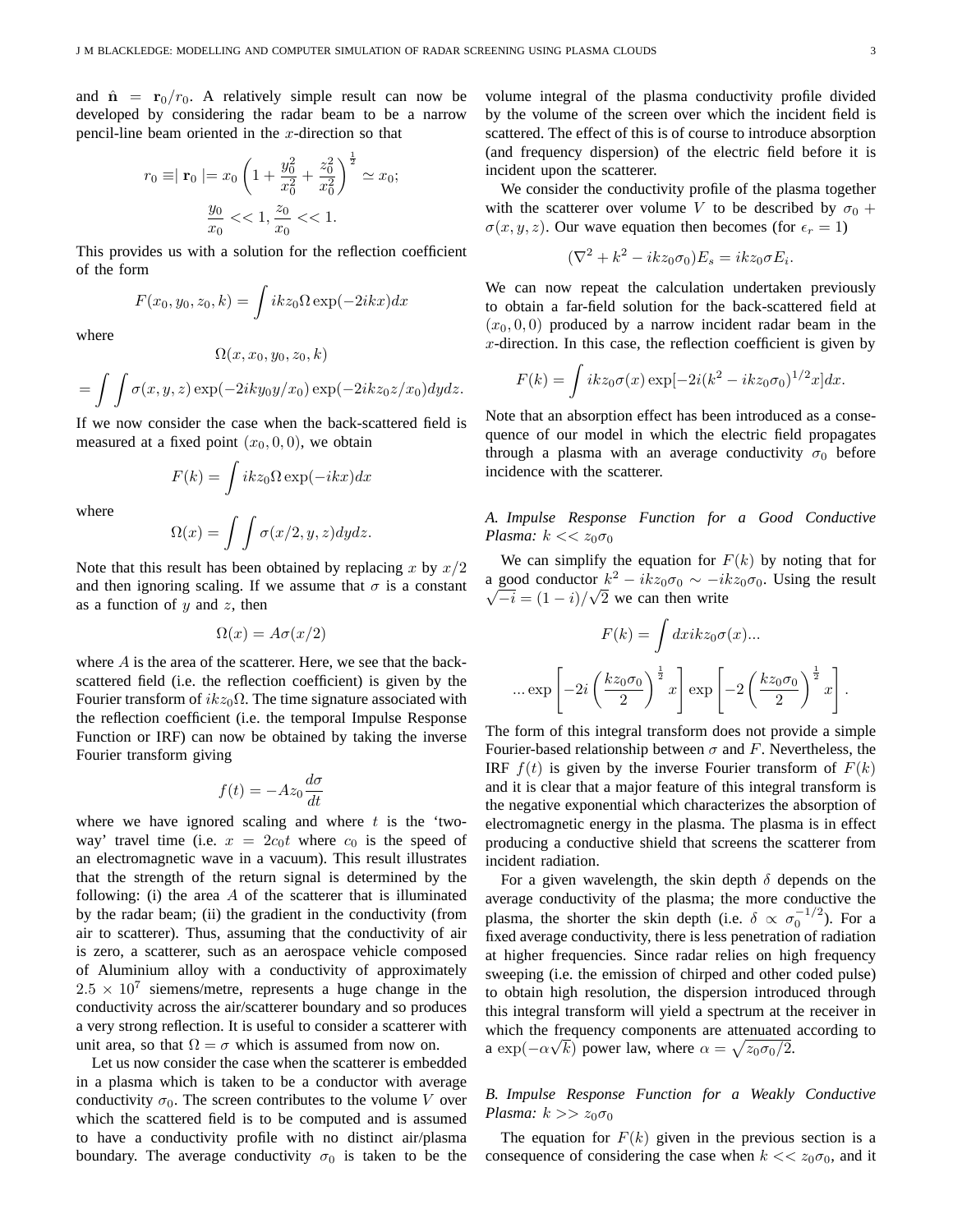is not possible to Fourier invert to give an analytical expression for the IRF. However, if we consider the condition

$$
k >> z_0 \sigma_0
$$

which is valid for the case when the plasma is weakly conducwhich is valid for the case when the plasma is weakly conductive, then we can consider the approximation  $\sqrt{k^2 - ikz_0\sigma_0} \simeq$  $k - i z_0 \sigma_0/2$ , giving

$$
F(k) = \int ikz_0 \sigma \exp(-2ikx) \exp(-z_0 \sigma_0 x) dx.
$$

Fourier inversion then allows us to establish the IRF, i.e.

$$
f(t) = -z_0 \frac{d}{dt} [\sigma(t) \exp(-\sigma_0 t/\epsilon_0)]
$$

where, as before,  $t$  is the 'two-way' travel time and scaling has been ignored. Assuming that the variations in conductivity are smooth and that the boundary between the atmosphere and the plasma (in terms of variations in conductivity) is continuous, the effect of the plasma on the IRF is characterised by  $\exp(-\sigma_0 t/\epsilon_0)$ . On the other hand, if the air/plasma boundary is discontinuous, the IRF is dominated by the gradient in the conductivity across this boundary. In either case, there is no frequency dependence and the form of the negative exponential is the same as that describing the rate of decay of charge  $\rho$  in a conductor, i.e.

$$
\rho = \rho_0 \exp(-\sigma_0 t/\epsilon_0).
$$

Note that, since  $\epsilon_0 \sim 10^{-11}$ , only relatively low values of  $\sigma_0$ are required to cause rapid decay in the IRF. For example, if we consider a 1cm wavelength radar, then the condition  $k >> z_0 \sigma_0$  that has been applied to achieve this simplification reduces to

$$
\sigma_0 << 17.
$$

The skin depth for this case is

$$
\delta = \frac{10^{-3}}{\sqrt{\sigma_0}}
$$

and, for a plasma with a very low conductivity of say 1 siemens/metre, the skin depth is 1 mm, i.e. the length over which the electric field strength has decayed by  $e^{-1}$  or by 63% .

The results obtained here are for the back-scattered field only; a special case has been considered where the field is measured at a fixed point  $(x_0, 0, 0)$ . For  $k = k_0$  (i.e. the carrier wavenumber), the field strength as a function of  $\theta \simeq y_0/x_0$ and  $\phi \simeq z_0/x_0$  is determined by

$$
\Omega(x, \theta, \phi)
$$
  
= 
$$
\int \int \sigma(x, y, z) \exp(-2ik_0\theta y) \exp(-2ik_0\phi z) dy dz
$$

and provides a Born estimate of the diffraction pattern produced by  $\sigma$ , i.e. a map of the back-scattered cross-section at small angles  $\theta$  and  $\phi$ .

#### *C. The Radar Signal Equation*

Assuming that the return has been demodulated with a carrier frequency  $\omega_0$ , the radar signal  $s(t)$  generated by a scatterer embedded in a weakly conductive plasma is (ignoring scaling)

$$
s(t) = p(t) \otimes f(t) + r(t)
$$

where

$$
f(t) = \exp(-i\omega_0 t) \frac{d}{dt} [\sigma(t) \exp(-\sigma_0 t/\epsilon_0)],
$$

 $p(t)$  is the outgoing pulse (typically a linear FM pulse [7], [8]),  $r(t)$  is the random noise associated with the whole system and ⊗ denotes the one-dimensional convolution integral [5].

The negative exponential component from which  $f(t)$  is composed can be thought of as a Signal-to-Noise Ratio (SNR) control; as the conductivity increases, the SNR is reduced through negative exponential decay. In general, and in the practical application of using plasmas to screen aerospace vehicles, it is more likely that the plasma will be weakly ionized and weakly conductive. Hence, the equation above provides a useful initial model.

For a weakly ionized plasma, the electron number density determines its conductivity. In terms of this result, there are three principle factors affecting the performance of a practical radar plasma screening system: (i) maximizing the electron number density of the plasma; (ii) maximizing the thickness of the screen; (iii) maintaining continuity of the air/plasma interface. Points (i)-(iii) will depend on the power of the plasma generator, the stability of the plasma and its profile. Thus, a model is required for the electron number density profile of a plasma that is typically induced by application of an electron beam which is discharged through an appropriate feature on a moving aerospace vehicle. This is considered in the following sections.

#### III. MODEL FOR AN ELECTRON-BEAM INDUCED PLASMA

The conductivity of a plasma depends upon whether we consider it to be weakly or strongly ionized. A weakly ionized plasma is one in which the frequency of collisions  $\nu$  of electrons (e) and ions (i) with atoms (a) greatly exceeds that of collisions of these particles with one another, i.e.

$$
\nu_{ea} >> \nu_{ee}, \nu_{ei}; \quad \nu_{ia} >> \nu_{ii}, \nu_{ie}.
$$

A highly ionized plasma is described by the reverse of these conditions.

The conductivity of a weakly ionized plasma is given by [4]

$$
\sigma = \frac{ne^2}{m_e \nu_{ea}} + \frac{2ne^2}{m_i \nu_{ia}}
$$

where  $m_e$  and  $m_i$  are the masses of an electron and ion, respectively. This expression for the conductivity is dominated by the first term which describes the conductivity for the electron component of the plasma. The reason for this is that  $m_i \gg m_e$ . Clearly, in this case, the conductivity is proportional to the electron number density  $n$  and the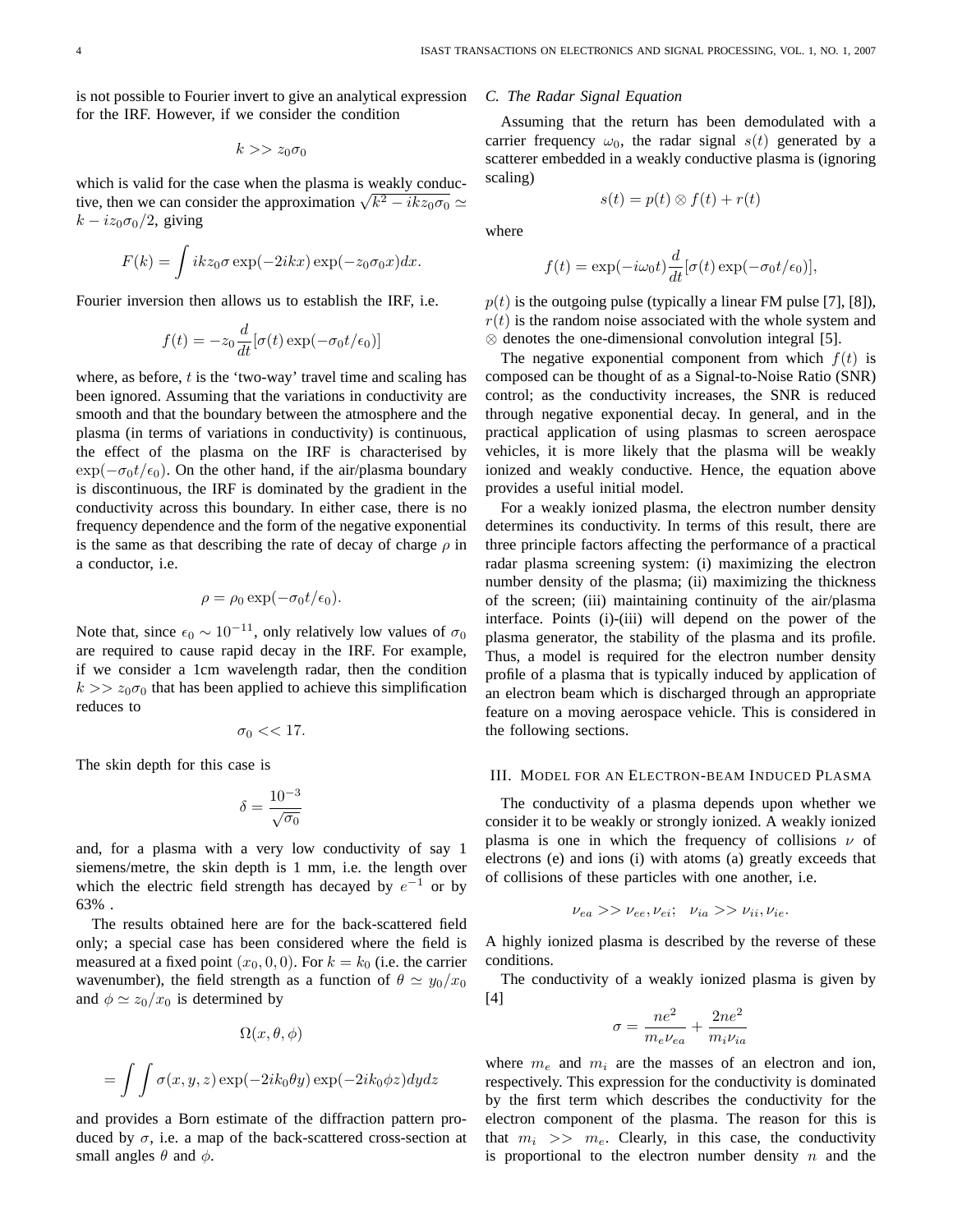conductivity of a weakly ionized plasma can be approximated by

$$
\sigma = \frac{ne^2}{m_e \nu_{ea}} \sim 10^{-9} \frac{n}{\nu_{ea}}
$$

where  $\nu_{ea}$  is the frequency of collisions between electrons and atoms. The ratio  $n/\nu_{ea}$  will vary considerably from one regime (i.e. altitude and speed of flight) to another, although the values of  $n$  and  $\nu_{ea}$  may tend to off-set each other. Assuming that the plasma is generated by e-beam breakdown of the atmosphere, at ambient atmospheric pressures,  $n$  will be large as will  $\nu_{ea}$ . At higher altitudes, n will be less but so will  $\nu_{ae}$ . Finally, above the atmosphere there will be relatively few atoms to break down and the collision frequency will be relatively small. However, if, for example, hydrogen gas could be generated prior to ionization, then it would be possible to generate large electron densities with low collision frequencies leading to high and sustainable plasma conductivities and, therefore, more effective plasma screening systems.

Since the conductivity of the plasma screen is linearly proportional to the electron number density, a principal problem is to determine the number density distribution for a given configuration (of source and aerospace vehicle). Thus, we are required to obtain a model that predicts the generation and transport of electrons subject to a variety of processes such ionization, recombination, diffusion, radiative losses, air flow, etc. This can be accomplished by considering the macroscopic properties of the plasma which are governed by the dynamics of the growth process, a process that involves avalanche electron multiplication (an exponential process), i.e. the ionization rate per initial electron. A limiting mechanism for the growth of the cascade is taken to be due to the (ambipolar) diffusion of electrons out the volume of the e-beam. Away from the plasma source, the electron number density is taken to be determined primarily by the recombination rate, radiative losses or bremsstrahlung radiation and flow regime. The ionization mechanism is taken to include inverse bremsstrahlung processes [4].

#### *A. Ionization*

The ionization of a neutral gas by an electron beam, for example, is determined by a cascade process that produces an exponential growth in the electron density. In the absence of diffusion processes, this electron density is determined by the equation

$$
\frac{dn}{dt} = In
$$

where  $I$  is the ionization rate per initial electron and is assumed to be a constant. The solution is trivial, represents exponential growth and is given by

$$
n = n_0 \exp(It)
$$

where  $n_0$  is the initial electron density. Suppose that for a given volume, we require the e-beam to produce  $10^{13}$  electrons say and that this number should be produced from an initial value of 10 electrons that have been ionized by electrons from the e-beam alone, then

$$
\ln\left(\frac{n}{n_0}\right) = \int I dt \sim 40.
$$

In other words, the cascade process requires 40 generations to produce  $10^{13}$  electrons from just 10 of them. This number is not strongly dependent on the assumed value of  $n_0$  within reasonable bounds. The electron density becomes large only near the end of the cascade process; 99% of the ionization is produced from the last 7 generations. Therefore, quantities such as the growth and losses from the cascade and the time to breakdown are determined by the conditions at times when the electron density is small.

The ionization rate will be determined by two principal processes: (i) the ionization rate  $I<sub>b</sub>$  due to collisions of neutral atoms or molecules with electrons that have absorbed energy in the inverse bremsstrahlung process; (ii) the loss of potential ionizing electrons due to electron attachment with an ion which we denote by a rate coefficient  $I_a$ . Thus, in general

$$
I=I_b-I_a.
$$

The process of inverse bremsstrahlung involves raising a free electron to a higher energy state in the continuum of states available to it. The energy is a result of the absorption of a photon due to bremsstrahlung radiation which is itself produced by the acceleration of charged particles involved in elastic collisions. This absorption must occur with a simultaneous interaction with a heavy particle (atom, molecule or ion) in order that momentum is conserved.

#### *B. Diffusion*

The diffusion of electrons in a plasma is determined by the diffusion equation

$$
\frac{\partial n}{\partial t} = D\nabla^2 n
$$

where  $D$  is the (ambipolar) diffusion coefficient. In this equation, n represents the electron density of the plasma. With regard to ionization, the term  $In$  can be added to the diffusion equation to produce the inhomogeneous equation

$$
\frac{\partial n}{\partial t} = D\nabla^2 n + In.
$$

Note that, in general,  $I$  and  $D$  may be functions of both space and time. Another source term that is required is the multi-electron ionization rate due the e-beam alone which is responsible for the production of the initial electron density from which the cascade process develops. This ionization will also depend on both space and time and, in particular, on the distance of the beam away from the source. Thus, if we denote the e-beam ionization rate by  $B$  (for beam), then the diffusion equation becomes

$$
\frac{\partial n}{\partial t} = D\nabla^2 n + In + B.
$$

#### *C. Recombination*

Electron-ion collisions may lead to recombination, i.e. the production of a neutral atom as a result of the capture of an electron by an ion. The efficiency of the processes responsible for recombination is considerable at low electron energies at which the electron-ion interaction time is sufficiently large. Accordingly, at low electron temperatures (i.e. much less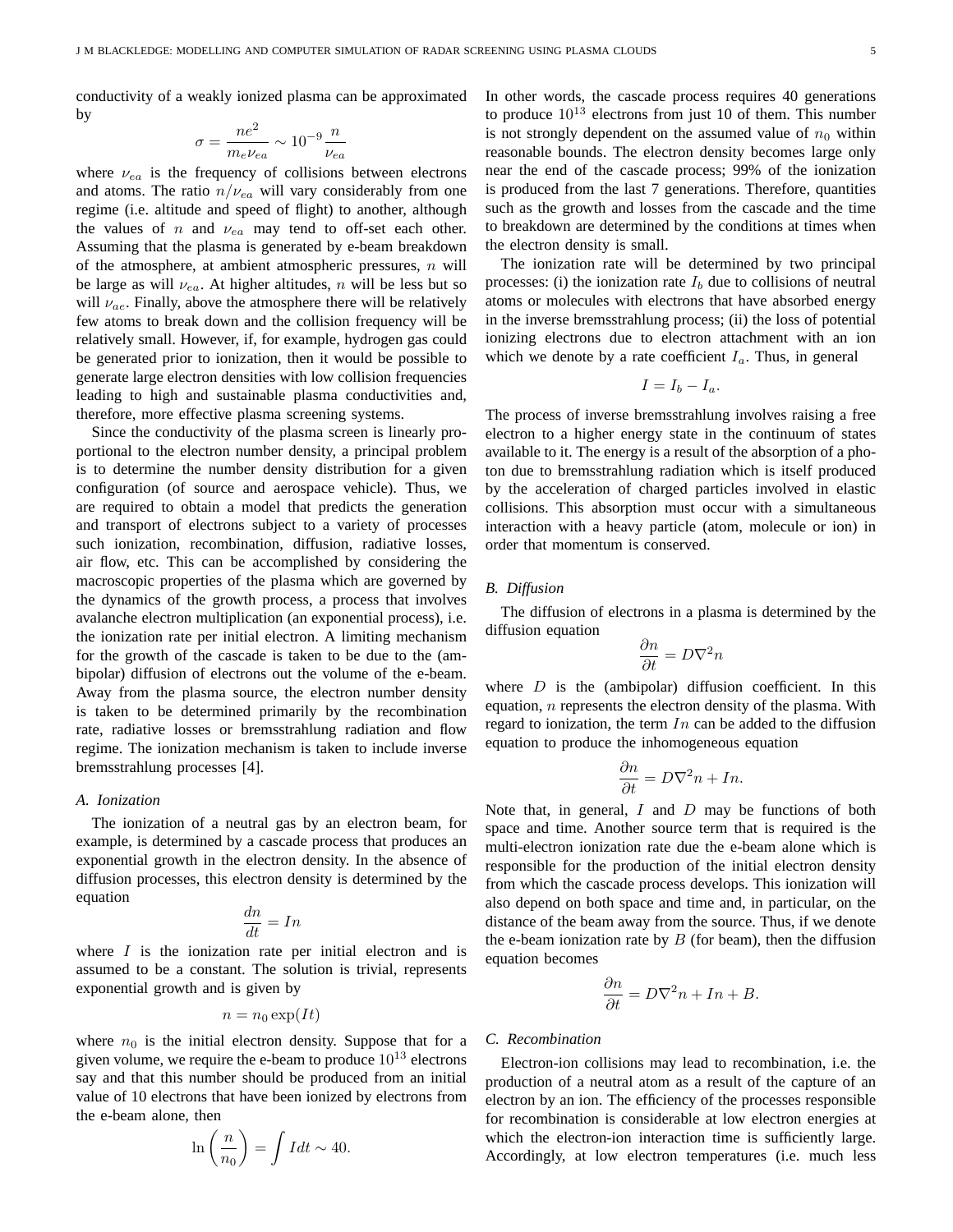than the ionization energy) these processes strongly affect the balance of the charged plasma particles. The rate of charged particle removal due to recombination in a volume is determined by the total recombination cross section and depends of the number densities of both ions  $n_i$  and electrons  $n_e$ . Thus, the rate equation is given by

$$
\frac{\partial n}{\partial t} = -Rn_i n_e = -Rn^2
$$

where  $R$  is the recombination coefficient. The minus sign is introduced here because the process is lossy. This nonlinear equation has a simple analytical solution which can be obtained by inspection and is given by

$$
\frac{1}{n} = \frac{1}{n_0} + Rt
$$

where  $n_0$  is the initial number density. After the density has fallen far below its initial value, it decays reciprocally with time, i.e.

$$
n \propto \frac{1}{Rt}.
$$

This is a fundamentally different behaviour from the exponential decay associated with diffusive processes and exponential growth associated with ionization processes. Since the recombination rate is proportional to  $n^2$ , for high values of n it can be expected to be the dominant process.

With regard to the diffusion equation,  $-Rn^2$  is a source term and, thus, the diffusion equation must be modified again, this time to the nonlinear inhomogeneous form

$$
\frac{\partial n}{\partial t} = D\nabla^2 n + In + B - Rn^2.
$$

Note that, in general, it is expected that, like  $I, D$  and  $B$ , the recombination coefficient  $R$  may be a function of both space and time.

The rate equation above, has two source terms and two loss terms. The source terms are  $B$  and  $In$  which describe the initial population density of electrons produced by the e-beam alone and the population density generated by the cascade process. The loss terms  $D\nabla^2 n$  and  $Rn^2$  describe losses due to the processes of diffusion and recombination, respectively. Another effect that can be considered is loss through radiative processes. However, for weakly ionized plasmas, it reasonable to assume that this effect is relatively small compared to diffusion and recombination. These losses will also be proportional to  $n^2$  since the total power P radiated per unit volume by a plasma is given by [4]

$$
P \sim 1.5 \times 10^{-38} Z^2 n_e n_i T_e^{\frac{1}{2}}
$$
 (Watts/m<sup>3</sup>)

where *n* is in  $m^{-3}$  and  $T_e$  is in eV. Because the radiated power is proportional to the square of the atomic number  $Z$ , a low Z plasma (e.g. a hydrogen plasma) will last longer.

#### IV. RATE EQUATION ANALYSIS

Analytical solutions to the rate equation

$$
\frac{\partial n}{\partial t} = D\nabla^2 n + In + B - Rn^2
$$

can be considered for different conditions compounded in the inclusion, or otherwise, of different terms.

In some practical cases, the diffusion loss will dominate over losses from recombination after initiation (when B can be ignored), and we can consider the electron density to be determined by the solution of

$$
\frac{\partial n}{\partial t} = D\nabla^2 n + In.
$$

For the characteristic diffusion length  $\Lambda$  of the breakdown, we may replace  $\nabla^2$  by  $-1/\Lambda^2$  to obtain a solution of the form

$$
n = n_0 \exp[(I - D/\Lambda^2)t].
$$

This solution illustrates exponential growth of electrons, subject to exponential damping due to diffusion. Clearly, for a given coefficient of diffusion, the characteristic diffusion length should be large in order to achieve a high concentration of electrons.

Under conditions where, along with diffusion, the quadratic recombination term substantially affects the plasma decay, the rate equation takes the form

$$
\frac{\partial n}{\partial t} = D\nabla^2 n + In - Rn^2
$$

or, in terms of the characteristic length of diffusion,

$$
\frac{dn}{dt} = -\left(\frac{D}{\Lambda^2} - I\right)n - Rn^2.
$$

The solution to this equation is [4]

$$
n(t) = \frac{\left(\frac{D}{\Lambda^2} - I\right) n_0 \exp\left(It - \frac{D}{\Lambda^2}t\right)}{\left(\frac{D}{\Lambda^2} - I\right) + Rn_0 \left[1 - \exp\left(It - \frac{D}{\Lambda^2}t\right)\right]}.
$$

Note that, when  $D/\Lambda^2 - I \gg Rn$ , this solution changes into an exponential form that is characteristic of ionization growth and diffusion decay. Alternatively, when  $Rn \gg D/\Lambda^2 - I$ the electron density is determined by the equation.

$$
\frac{1}{n} = \frac{1}{n_0} + Rt.
$$

#### V. STEADY STATE SOLUTIONS

For steady state conditions

$$
\frac{\partial n}{\partial t} = 0
$$

and our rate equation reduces to

$$
D\nabla^2 n + In + B - Rn^2 = 0.
$$

Let us now consider some of the solutions available under different conditions.

#### *A. Steady State Solution without Flow*

If we consider the e-beam to produce ionization along the axis alone then the plasma source can be assumed to be axially symmetric. The electron density is then a function of the radius  $r$  and, using cylindrical coordinates, we have

$$
\nabla^2 n = \frac{1}{r} \frac{\partial}{\partial r} \left( r \frac{\partial n}{\partial r} \right)
$$

.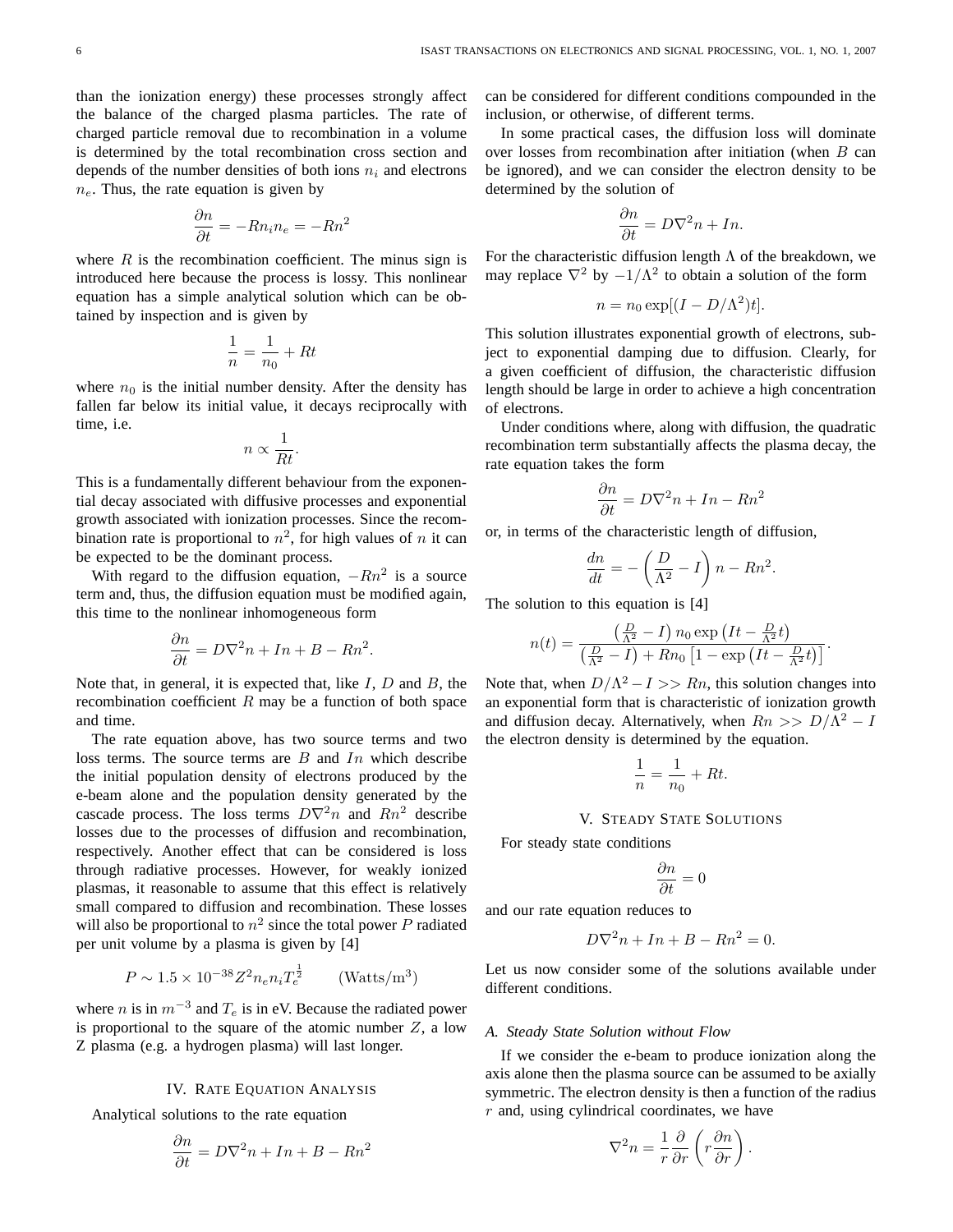The simplest solution available to us in this case is obtained under the assumption that  $B$ , I and R are all zero. The plasma is therefore assumed to be a cylindrical plasma with losses due to diffusion alone. Except at  $r = 0$ , the density must satisfy

$$
\frac{1}{r}\frac{\partial}{\partial r}\left(r\frac{\partial n}{\partial r}\right) = 0
$$

which has the solution

$$
n(r) = n_0 \ln r + c.
$$

With the boundary condition  $n(a) = 0$  (i.e. the electron density is zero some distance away from the source) we have  $c = -n_0 \ln a$  and therefore

$$
n(r) = n_0 \ln\left(\frac{a}{r}\right)
$$

which is the fundamental solution to the 2D Laplace's equation.

Let us now consider the solution to the equation  $D\nabla^2 n +$  $In = 0$  in cylindrical coordinates. This requires that we solve the equation

$$
\frac{1}{r}\frac{\partial}{\partial r}\left(r\frac{\partial n}{\partial r}\right) = -\frac{In}{D}
$$

or

$$
\frac{d^2n}{dr^2} + \frac{1}{r}\frac{dn}{dr} + \frac{I}{D}n = 0
$$

which is Bessel's equation of order zero. This has the solution

$$
n(r) = n_0 \mathcal{J}_0\left(r\sqrt{\frac{I}{D}}\right)
$$

where  $J_0$  is the Bessel function of order zero. The boundary condition that must be applied is that  $n = 0$  at  $r = a$ . The Bessel function is zero for multiple values of  $x = r\sqrt{I/D}$ . However, the first zero occurs when  $x \approx 2.4$  or when

$$
r = a = 2.4 \sqrt{\frac{D}{I}}.
$$

This solution describes the lowest diffusion mode in which  $a$ can be taken to define the boundary between the plasma and air. Although it is possible for higher diffusion modes to occur, they tend to decay rapidly in most plasmas and may therefore be ignored. Note that the radial extent of the electron density is proportional to the square root of the coefficient of diffusion.

#### *B. Steady State Equation with Flow*

Suppose we consider the case when the plasma source is in a steady state condition (i.e. the e-beam is operating in the continuous mode) and that the radial distribution of the electron density is described by  $J_0$ . For the case when the plasma source is moving through the atmosphere, it will be expected that the plasma streams away from the source (down wind) producing a decay of the electron density due to: (i) air flow effects, e.g. boundary layer thickening; (ii) recombination. Let us assume that the plasma forms a boundary layer with thickness

$$
\Delta \sim \frac{L}{\sqrt{R_e}}
$$
  $\nabla^2 u = 0$ 

where  $R_e$  is the Reynolds number given by

$$
R_e = \frac{Lv}{\eta},
$$

L is the characteristic length scale of the flow,  $v$  is the velocity of the flow and  $\eta$  is the kinematic viscosity of air. For a 10 m long aerospace vehicle travelling at 100 m/s, say, and with  $\eta \sim 10^{-3} \text{m}^2/\text{s}$  for air,

$$
\Delta = 1 \text{ mm}.
$$

For a 1mm thick plasma screen of 1 siemen/metre and considering the two-way travel path, the absorption of microwave radiation with a wavelength of 1cm (due to the skin depth effect) is 87%. Thus, relatively large absorption can occur over small boundary layers composed of low conductivity plasmas (i.e. plasmas with low electron number densities). As the plasma streams away from the source, the electron density will decrease due to an increase in the extent of the boundary layer (ignoring recombination). Since the initial radial extent of the plasma at source is given by  $a$ , we can expect the screen thickness to be of the order of  $a+\Delta$ . The decay of the electron density as a function of  $r$  and  $L$  can therefore be estimated by

$$
n(r,L) = \frac{a}{a+\Delta} n_0 \mathcal{J}_0\left(r\sqrt{\frac{I}{D}}\right) = \frac{n_0 \mathcal{J}_0\left(r\sqrt{\frac{I}{D}}\right)}{1+0.4167\sqrt{\frac{L\eta I}{vD}}}
$$

This steady state estimate neglects the effects of recombination but provides a qualitative estimate of the electron density profile produced by a continuous on-axis e-beam.

#### *C. Numerical Simulation*

The rate equation for the electron density is given by

$$
\frac{\partial n}{\partial t} = D\nabla^2 n + B + In - Rn^2.
$$

If the plasma is generated in a flow of air then, to a good approximation, we can consider the electrons to flow with the air and thus conform to the conservation equation

$$
\frac{\partial n}{\partial t} = \nabla \cdot (n\mathbf{v})
$$

where  $v$  is the velocity of the flow. Hence, we are required to solve the equation

$$
D\nabla^2 n + B + In - Rn^2 - \nabla \cdot (n\nabla u) = 0
$$

where u is the velocity potential  $\mathbf{v} = \nabla u$ . Our problem is to find  $n$  given  $u$  which requires the velocity potential to be computed *a priori*. Suppose we compute the velocity potential for air (in the absence of a plasma). We can then consider a model in which the electron density is a characteristic of this potential. In other words, we consider the plasma to flow away from the source in a manner that is determined by the stream lines associated with the flow of air over the aerospace vehicle. For constant (air) density, the velocity potential is obtained by solving Laplace's equation

.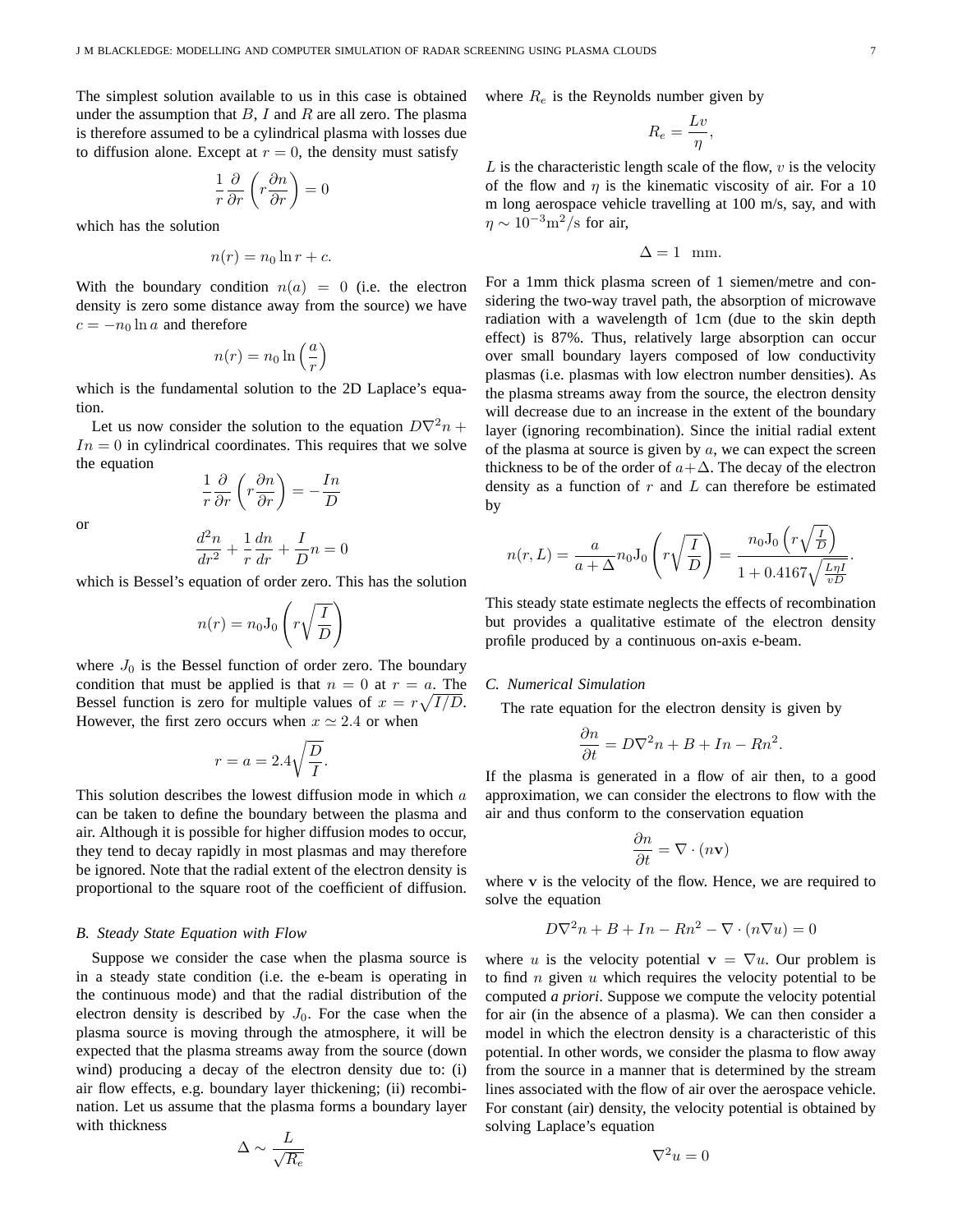subject to appropriate boundary conditions. Noting that

$$
\nabla u \cdot \nabla n = \nabla \cdot (u \nabla n) - u \nabla^2 n
$$

we can write

$$
(D+u)\nabla^2 n + B + In - Rn^2 - \nabla \cdot (u\nabla n) = 0.
$$

This is the steady state equation for the electron density  $n$ subject to a flow regime characterized by velocity potential  $u$ . The 3D Green's function solution to this equation is [6]

$$
n = \frac{1}{4\pi r} \otimes 3\left(\frac{B}{u+D} + \frac{In}{u+D} - \frac{Rn^2}{u+D} - \nabla \cdot (u\nabla n)\right)
$$

where  $\otimes_3$  denotes the three-dimensional convolution integral. The order of iteration required to compute  $n$  can follow the order in which the physical mechanisms described by each of the terms occur. Thus:

#### **Electron generation**

$$
n_1 = \frac{1}{4\pi r} \otimes \frac{B}{u+D}
$$

**Ionization**

$$
n_2 = n_1 + \frac{1}{4\pi r} \otimes \frac{In_1}{u+D}
$$

**Recombination**

$$
n_3 = n_1 + n_2 - \frac{1}{4\pi r} \otimes \frac{Rn_2^2}{u+D}
$$

**Flow**

$$
n_4 = n_1 + n_2 - n_3 - \frac{1}{4\pi r} \otimes \nabla \cdot (u \nabla n_3)
$$

Figure 1 shows the effect of a plasma (specifically, the electron number density  $n_3$ ) generated without  $(u = 0)$  and with  $(\nabla^2 u = 0)$  an air flow (from right to left) over a cone with a smooth point. Here, we assume that the screen is axially symmetric and undertake the computations in the plane  $(x, y, 0)$ . This is achieved by implementing the equations above on a two-dimensional uniform grid of size  $700\times300$ , applying the convolution theorem and using the result (where ⇐⇒ denotes transformation from real space to Fourier space)

$$
\frac{1}{\sqrt{x^2 + y^2}} \Longleftrightarrow \frac{1}{\sqrt{k_x^2 + k_y^2}}
$$

with the boundary condition  $n = 0$  (applied over the boundary and over the extent of the cone) and where  $k_x$ ,  $k_y$  are the spatial frequency components in the  $x-$  and  $y-$  directions respectively. The e-beam is taken to be a 'pencil line beam' (one pixel wide) emitted from the point of the cone with uniform intensity along its extent. The coefficients  $B, I, R$ and D are assumed constant with values:  $B = 4\pi$ ,  $I = 4\pi$ ,  $R = 4\pi$  and  $D = 1$ . The velocity potential u is computed using the Successive-over-Relaxation method [9] compounded in the following result (where  $\omega = 1.1$  is the relaxation parameter)

$$
u_{i,j}^{k+1} = u_{i,j}^{k} + \frac{\omega}{4}(u_{i+1,j}^{k}+u_{i-1,j}^{k+1}+u_{i,j+1}^{k}+u_{i,j-1}^{k+1}-4u_{i,j}^{k})
$$



Fig. 1. Plasma density profile generated by an electron beam without airflow (above) and with an airflow (below) from right to left over a 'smoothed cone'. The beam is taken to be of uniform intensity and emitted from the 'point' of the cone 'travelling' to the right.

for  $i = 1, 2, ..., N$  and  $j = 1, 2, ..., M$  with conditions  $u_{ij} =$ 0 on the boundary and over the extent of the cone,  $u_{1,j} =$  $u_0 \ \ \forall j, \ u_{N,j} = u_0 \ \ \forall j, \ u_{i,M} = u_0 \ \ \forall i, \ u_{i,1} = u_0 \ \ \forall i \notin C$ where  $C$  is the extent of the cone at the extreme left-hand edge of the grid (with  $u_0 = 1$ ).

The extent of the plasma screen that forms over the boundary of the cone to provide a radar screen is quite noticeable when air flow is present, an extent that is strongly determined by the magnitude of the recombination coefficient and air flow for a given beam energy and coefficient of ionization. Actual values for R along with I, D and the beam profile  $B$  (which will not be uniform as in the idealized simulation presented here) and the flow rate will depend on the operating conditions that apply. These include the vehicle velocity, the plasma medium, additives (readily ionizable or reactive species), the electron beam energy, its diameter and profile, details that remain classified. However, typical parameters include an electron beam energy of 100keV, a (Gaussian) beam diameter of less than 5mm with a loss of 1keV per cm for an aerospace vehicle travelling at up to  $100\text{ms}^{-1}$  operating in a plasma medium of air (over a range of atmospheric pressures) and with additives such as water vapour. Applications include the plasma screening of in-coming missiles, for example, against close proximity anti-missile systems that use radar for targeting and control.

#### VI. SUMMARY AND CONCLUSIONS

The idea of using a weakly ionized plasma to screen an aerospace vehicle is not new but interest in this effect and appraisal of the applications to which it can be practically applied are likely to grow. This paper has developed a model for the radar signal generated with and without a plasma screen and illustrates that, for a weakly ionized plasma, the effect of such a screen is compounded in the function  $\exp(-\sigma_0 t \epsilon_0)$  where t is the two-way travel time,  $\sigma_0$  is the average conductivity of the plasma and  $\epsilon_0$  is the permittivity